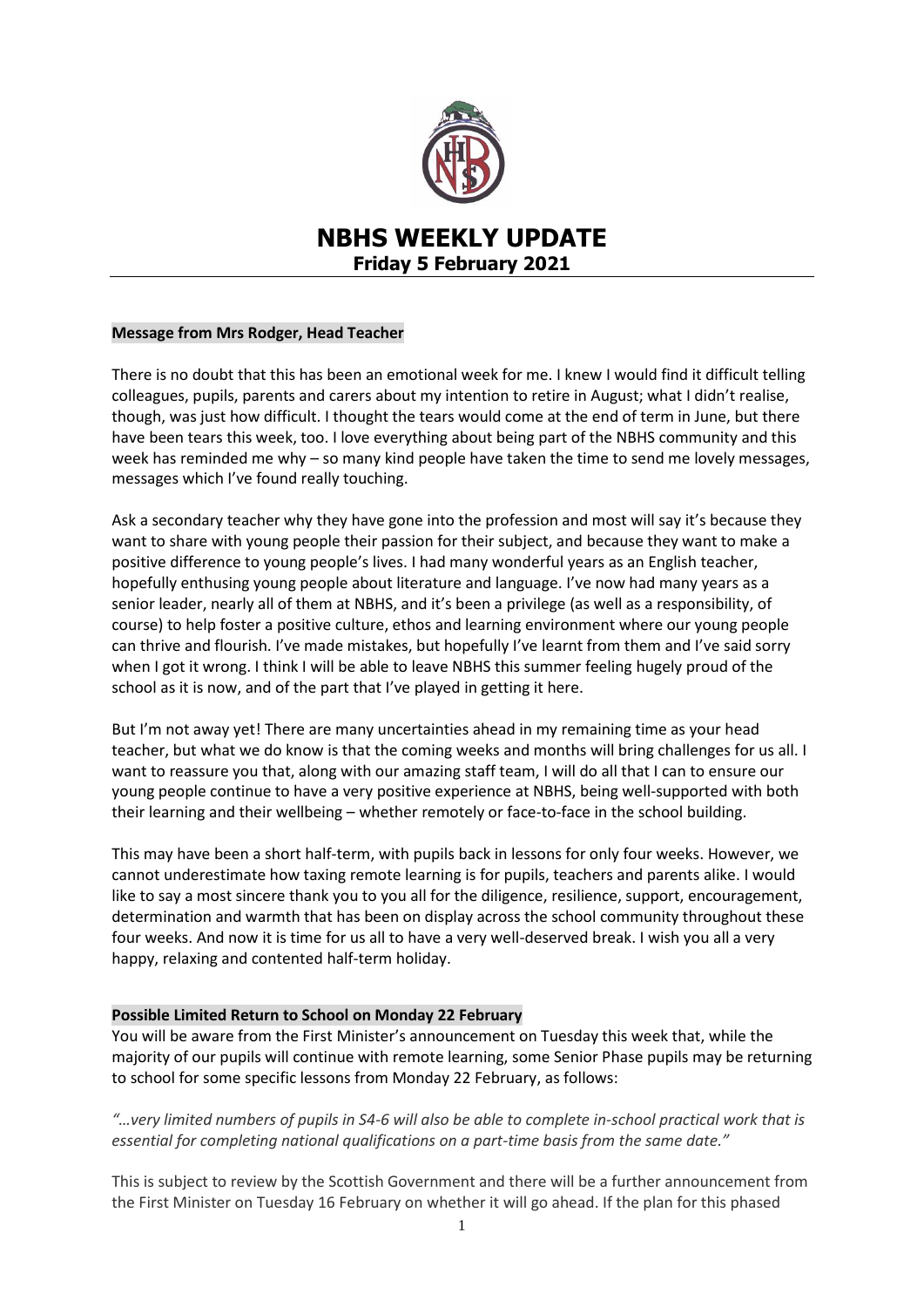return is confirmed, final details on what it entails for Senior Phase pupils in East Lothian secondary schools will be shared with pupils and parents by Friday 19 February at the latest.

You can find the full text of the Scottish Government's Back to School announcement by following this link: <https://www.gov.scot/news/back-to-school-1/>

#### **Higher and Advanced Higher Prelims/National Qualification Assessments**

Following an ELC Secondary Head Teacher and SQA Coordinators' meeting on Thursday 4 February, it has been agreed that any formal diet of Higher/AH prelims that were planned for January/February will now be cancelled. The continued focus for the foreseeable future is learning and teaching and coverage of National Qualification course content with, of course, the natural feedback loop occurring throughout this period of time.

On 6 November, we communicated to parents that there would be no prelims for pupils being presented for National 5 qualifications; we took this decision given the Scottish Government communication in October that National 5 final exams were cancelled. Despite the announcement on 8 December that communicated the cancellation of Higher and Advanced Higher final exams, we were still pursuing a formal diet of Higher and Advanced prelims in January, given the fact that the planning and preparation had already been done. We appreciate the benefits of holding a formal diet of prelims: the capturing of evidence of pupils' attainment, and their use as a formative tool to guide pupils and their teachers about the knowledge and skills gaps. However, there are a complex blend of other factors which have led to the decision to cancel Higher and Advanced Higher prelims. Firstly, the health and wellbeing of pupils is of crucial importance. We do not feel that it would be in pupils' best interest to continue with a narrative that suggested there was still the possibility they would undertake prelims, as well as end of course assessments, when face-to-face teaching resumes. Secondly, the key message from the SQA is that learning and teaching of course content should not be unnecessarily disrupted by conducting a formal prelim diet. Lastly, when face to face teaching does resume, there needs to be a period of consolidation of the course content that has been covered remotely.

We obviously do not know when senior pupils will be back in school. As soon as we know this we will begin building our National Qualification Assessment Calendar. This will make clear to pupils and parents which assessments will be taking place when, and what course components are to be assessed. Although at this point we cannot stipulate with any detail the subject sequence of assessments and their timings, we anticipate that the bulk of National Qualification end of course assessments will be taking place after the Easter holiday. These assessments will, of course, be requiring pupils to retrieve and demonstrate their full breadth of knowledge and skills that have been covered across the National Qualification courses they are studying.

We do want to assure pupils and parents that our main priority is for pupils to feel well-supported and well-prepared before they sit any of the end of course assessments that will take place. Although some in-school teaching and learning is being made available to pupils pursuing particular practical-based National Qualifications, this is not to create space to conduct formal assessments; rather, it is simply to give opportunity to these pupils to continue with crucial coursework components that would otherwise be impossible to complete in a remote setting.

A full presentation about the assessment of National Qualifications will be sent out to pupils and parents shortly after the February holiday.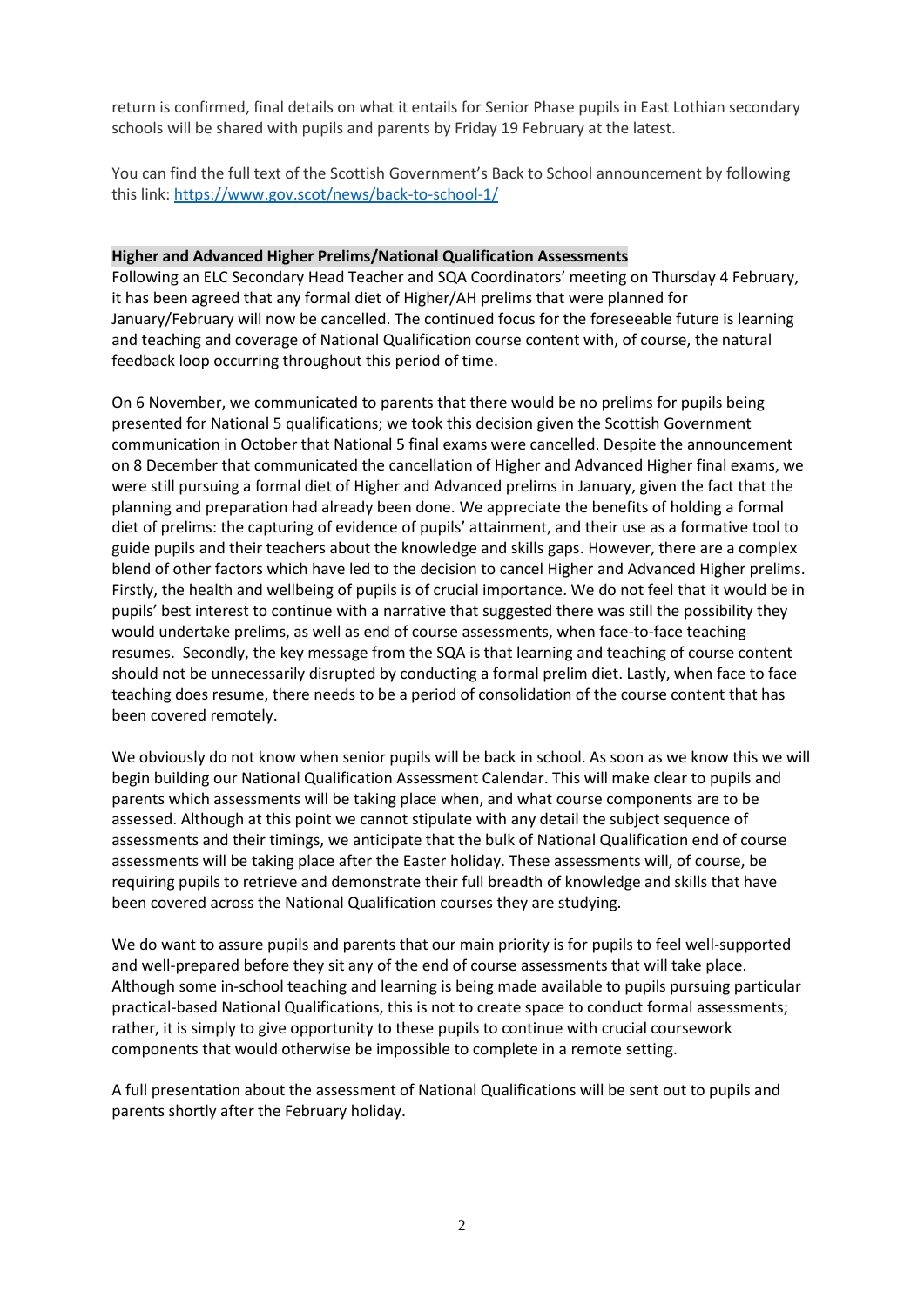# **Asymptomatic Testing Programme**

East Lothian secondary schools will be part of the Asymptomatic Testing Programme which is being put in place as part of the package of COVID-19 risk-reduction mitigations in schools across Scotland. This voluntary programme will be open to staff and **Senior Phase pupils** who are regularly in the school building. Please note that no-one who is otherwise permitted to come to school will be prevented from doing so, just because they do not wish to participate in this testing programme.

The Lateral Flow Device (LFD) test kits will be issued in school then taken home to be completed. You can find out more about these kits and how to complete the tests here: <https://www.youtube.com/playlist?list=PLvaBZskxS7tzQYlVg7lwH5uxAD9UrSzGJ>

Details on how this programme will operate will be issued after the February holiday.

# **S5/S6 Parents' Evening, Wednesday 24 February**

Pupils have been busy making appointments this week. The appointment sheet will close this evening at 7 pm, then reopen on Monday 15 February for a final chance to make appointments.

# **Children and Young People's Mental Health Week**

It's Children and Young People's Mental Health week and I am excited to launch our new Google Site: Mental Health and Wellbeing Information Point - [Mental Health and Wellbeing \(google.com\)](https://sites.google.com/edubuzz.org/mhwb-information-point/home) and Google Drive Shared folder "MHWB Information for Schools".

The google site contains up-to-date information for children & young people, families, and school staff around a variety of mental health and wellbeing topics. It provides information and resources to sign-post to, as well as support in having conversations around mental health. There is a page introducing our Mental Health Youth Work team and we plan to update this with information and supports on offer. This site will be ever-growing and updating.

Martin Lahiffe, Mental Health Youth Worker – North Berwick cluster East Lothian Council, East Lothian Wellbeing Academy

### **Pupil Survey for Scottish Government's Play/Leisure Time Strategy**

Dear Secondary Pupil

Play Scotland is producing a report for the Scottish Government to help inform the refresh of the Play/Leisure Time Strategy. We understand that young people might not use the word "play" – please think of it as recreation, leisure time, free time throughout. This follows up an earlier report sent to the government in March 2020. This latest report looks at the impact of COVID-19 on play and is being finalised in early Spring 2021. Play Scotland would like this report to be informed by the views of children and young people, so **we are asking you to help us by completing this survey which closes 8th February.** The questions in the survey are general themes.

The survey can be found here: <https://www.surveymonkey.co.uk/r/CYPsurveyEL>

On behalf of Play Scotland, thank you so much for your help. Mark Urwin | East Lothian Senior Active Schools Co-ordinator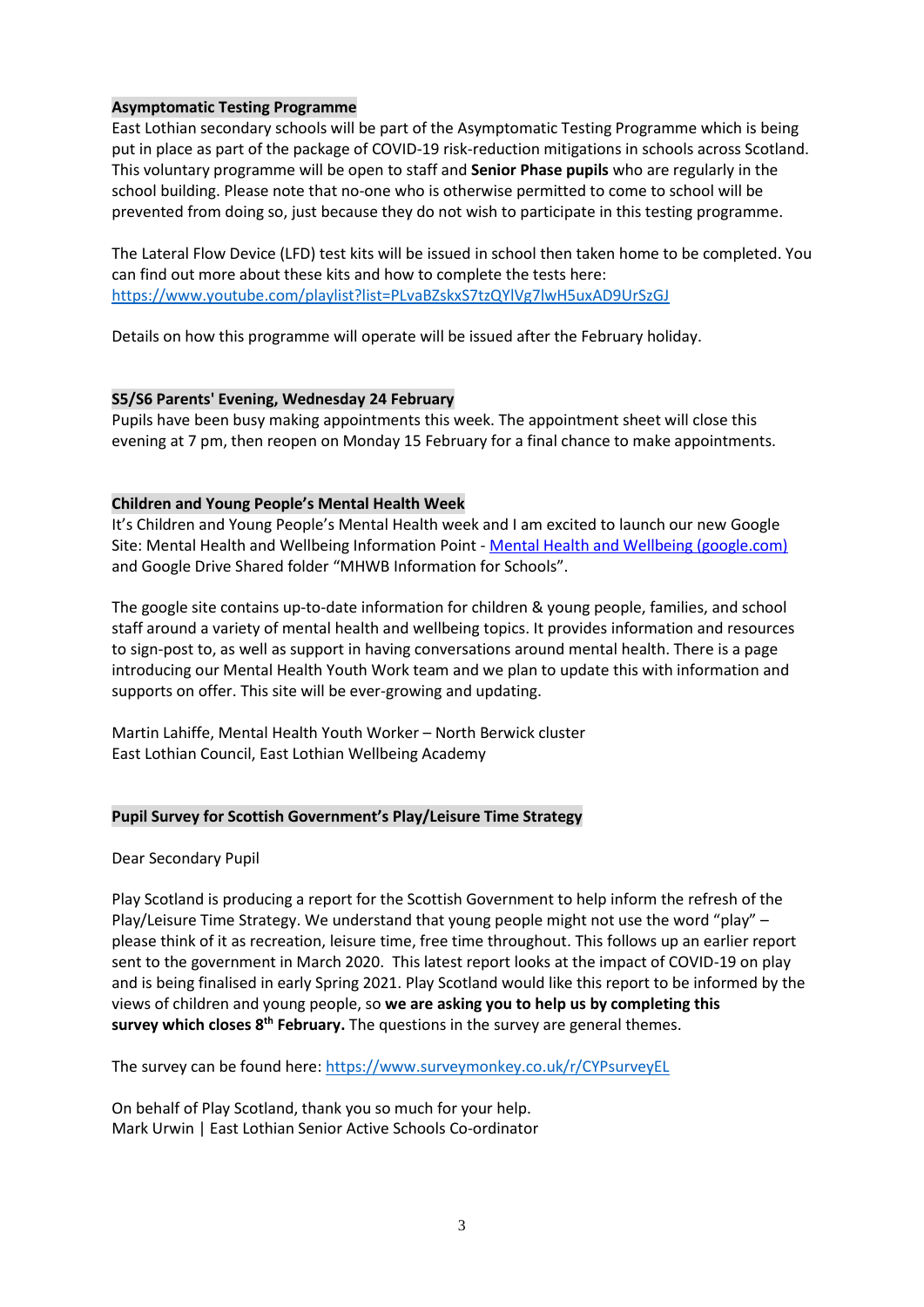# **Careers**

Mick Burns Careers Adviser Email: [mick.burns@sds.co.uk](https://mail.elcschool.org.uk/owa/redir.aspx?C=fbGa3DGVrsUoQB2CnJP23eXwMGzxu7J1CtarT6dTOwkq_NlpJujXCA..&URL=mailto%3amick.burns%40sds.co.uk) Mobile: 07887 831454

# Careers talks

We always try to post these online so you can access what we are delivering in school and to date we have completed the following:

[S1](https://www.edubuzz.org/careers/2020/08/17/s1-2020/) introduction to us and our services

S<sub>2</sub> Decision making and option choice resources

[S3](https://www.edubuzz.org/careers/2020/06/03/s3-june-2020/) Getting ready to make subject choices. In addition to the talk, all S3 students have been offered a one to one interview

**[S4](https://www.edubuzz.org/careers/2021/02/02/s4-careers-talk-february-2021/)** Developing your Career Management Skills

[S5](https://www.edubuzz.org/careers/2020/07/28/s5-careers-talk-2020/) Identifying your strengths

[S6](https://www.edubuzz.org/careers/2020/05/26/nbhs-s6-careers-talk-june-2020/) Post school options

### **Other**

Edinburgh College courses are now taking applications

I have delivered a preparation for college talk on 20 January and you can view thi[s here](https://www.edubuzz.org/careers/2017/12/06/applying-for-college-2018/) I have posted several vacancies recently at edubuzz.org/careers so please visit if you are considering employment, apprenticeships or training. There's even one for Aston Martin!

Another useful site if you are looking for local vacancies is edubuzz.org/midandeastvacancies as well as [www.apprenticeship.scot](http://www.apprenticeship.scot/)

We have put together a short presentation on The Apprenticeship Family [here](https://www.edubuzz.org/careers/2021/01/21/apprenticeship-family/) that you may find useful, particularly at subject choice time.

### **Message from East Lothian Council**

Do you know of any East Lothian businesses or self-employed people who have not yet qualified for any COVID-19-related support grant funding? Please make them aware that East Lothian Council's Discretionary Fund is open for applications, with a closing date of 5pm on Monday  $8<sup>th</sup>$  February – so it's very important that applications are submitted quickly. More details are in this [news release.](https://www.eastlothian.gov.uk/news/article/13469/discretionary_grant_funding_for_businesses_launching_this_week) The application form will be on our dedicated [business support web page](http://www.eastlothian.gov.uk/supportgrants) – which also contains other really useful information on grants, loans & other financial support for businesses at this time.

### **COVID-19 Positive Cases**

Although the majority of our young people are not in the school building, we would appreciate it if you would inform the authority if your child tests positive for COVID-19. Please email the details to [covidinschools@eastlothian.gov.uk.](mailto:covidinschools@eastlothian.gov.uk) If you have no access to email then please call East Lothian Council on 01875 613 921. If your child is attending the school hub during lockdown, please do not send them if they have any COVID-19 symptoms; instead, please ensure that they self-isolate and book a test.

# **COVID-19 – Financial Issues**

The following link provides information to parents and carers on the advice and support available for anyone experiencing financial hardship due to COVID.

[https://www.eastlothian.gov.uk/downloads/file/30092/financial\\_support\\_during\\_covid-19](https://www.eastlothian.gov.uk/downloads/file/30092/financial_support_during_covid-19)